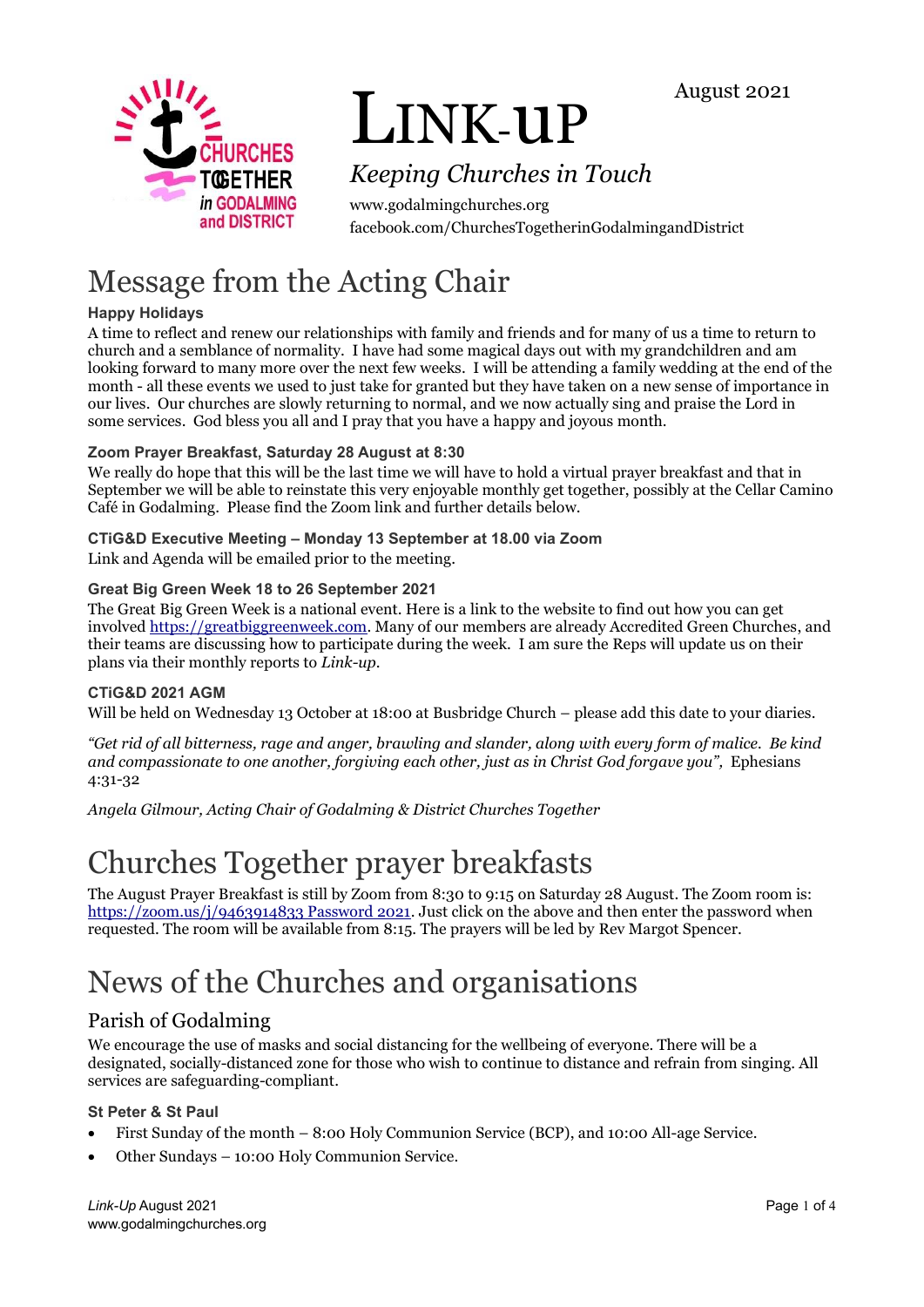#### **St Mark's**

- First Sunday of the month 10:00 All Age Service.
- Second and Fourth Sunday 10:00 Holy Communion Service.
- Third Sunday 10:00 Morning Worship.

[www.parishofgodalming.org.uk](http://www.parishofgodalming.org.uk/)

## St John's Parish Church, Farncombe

We are following a three-stage process of resuming aspects of our worship depending on how the public health situation unfolds, as we had no enthusiasm for doing everything in one go! We are looking forward to the Village Show on 21 August, revamped and reorganised this year, and welcoming people from the area with their flowers, fruit, cakes, veg and crafts for this community occasion, which of course we had to forego in 2020.

#### [www.farncombe.org.uk](http://www.farncombe.org.uk/)

# Busbridge&Hambledon Church

#### **Job opportunity**

Busbridge&Hambledon Church seeks an experienced manager for its new café at Busbridge Church. Full time (37 hours), starting autumn 2021.

Could you bring the vision for the Yew Tree Café to life, and oversee the delivery of excellent coffee, food and service to our active church and local community?

Please find latest news about the Yew Tree Café a[t www.bhcgodalming.org/yew-tree-cafe,](http://www.bhcgodalming.org/yew-tree-cafe) and see the job role and specification, and complete the application form and submit a covering letter to Karen Hart via: [church.office@bhcgodalming.org.](mailto:church.office@bhcgodalming.org) Closing date for applications: 24 August 2021.

#### **Archbishop of Canterbury visit to the Diocese of Guildford 24-27 September**

The Archbishop of Canterbury, the Most Reverend Justin Welby, will visit the diocese from 24-27 September 2021. There will be a number of opportunities for you and your guests to hear and question the Archbishop, and all events are free to attend. Space is limited and places must be booked in advance.

#### **An evening with Justin Welby**

Lakeside Country Club near Camberley on Friday 24 September at 20:00. This is our main diocese-wide event with the Archbishop and is intended for clergy and congregations rather than for guests from outside the church. There will be worship, prayer for the weekend, celebration of all that God is doing in our parishes, a key address from the Archbishop on the future of the local church, and an extended time of question and answer session.

Register a[t www.eventbrite.co.uk/e/an-evening-with-justin-welby-tickets-160856571335](http://www.eventbrite.co.uk/e/an-evening-with-justin-welby-tickets-160856571335)

**Big questions with the Archbishop of Canterbury – a series of eleven guest events** Godalming – Prior's Field School, Godalming, Sunday 26 September 13:30

Register at[: www.eventbrite.co.uk/e/big-questions-with-the-archbishop-of-canterbury-godalming-tickets-](http://www.eventbrite.co.uk/e/big-questions-with-the-archbishop-of-canterbury-godalming-tickets-162253385243)[162253385243](http://www.eventbrite.co.uk/e/big-questions-with-the-archbishop-of-canterbury-godalming-tickets-162253385243)

The Archbishop will respond to questions from the public at the following major events across the diocese, and speak on how to find security and hope in uncertain times. These events are only for church members bringing guests, or guests booking places on their own.

These events will be followed up with locally run Alpha courses. Busbridge&Hambledon Church is teaming up with Emmaus Road, Guildford and will be hosting the next Alpha in October 2021. Details of all the events from 24-27 Sep, and how to get hold of tickets can be found here:

[www.cofeguildford.org.uk/whats-on/events/archbishop-of-canterbury-mission-sept21](http://www.cofeguildford.org.uk/whats-on/events/archbishop-of-canterbury-mission-sept21)

#### **Hambledon Festival Service, 29 August at 10:30**

As part of the Hambledon Festival 2021, Busbridge&Hambledon Church is delighted to be leading a service on the village cricket green on bank holiday weekend. The service will be for all ages, with activities for children. The topic is Daniel in the Lions' Den, and the congregation is invited to bring a chair, come in fancy dress (lions, Daniels, Kings) and a picnic for afterwards.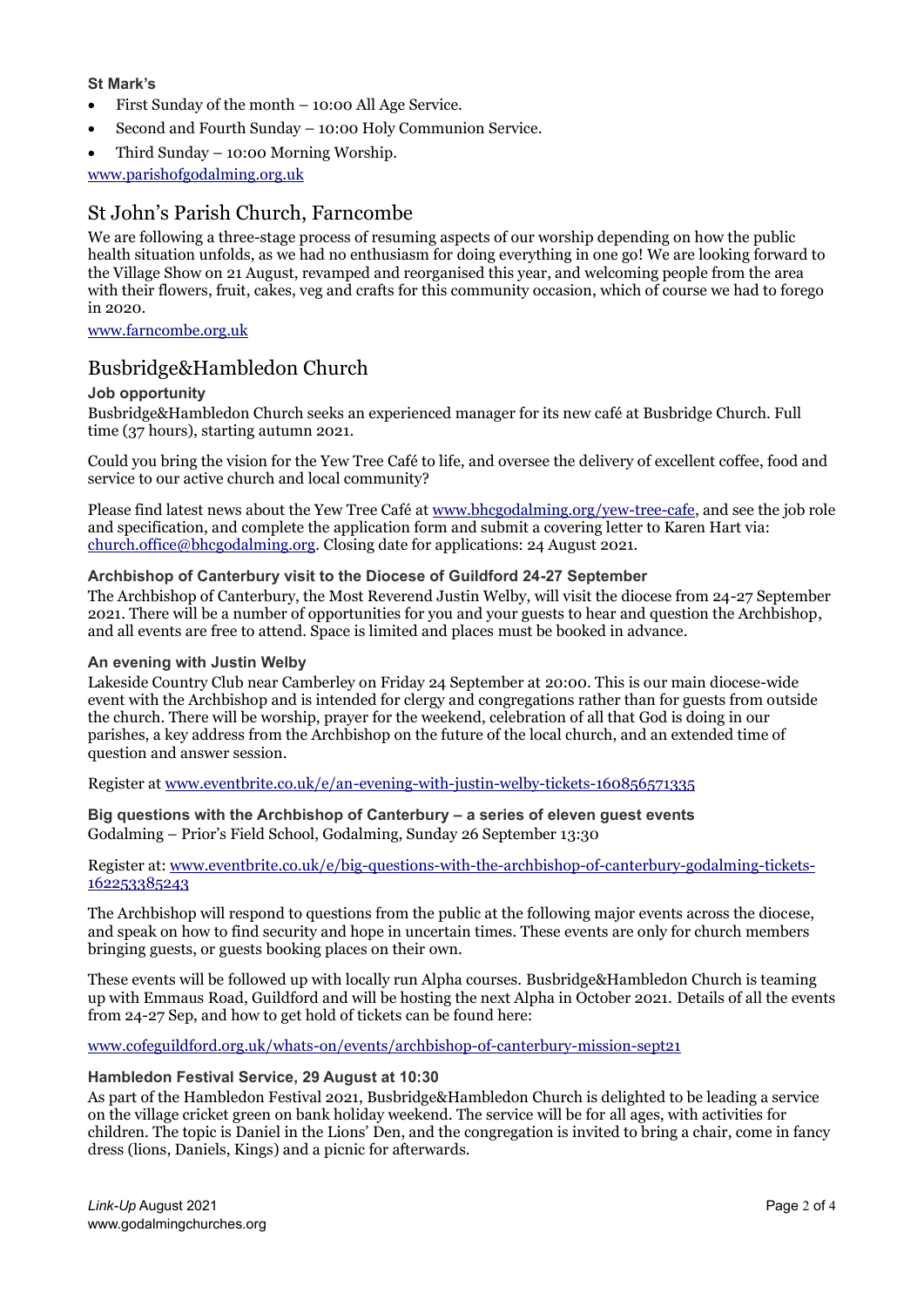#### **Muddy Church, starting October at Busbridge&Hambledon Church**

BHC is one of the churches in the diocese to pilot a new outdoor service for families. Muddy Church (which comes under the Messy Church umbrella) is outdoors, with a focus on creation and caring for the environment. Muddy will stand in place of the all-age services on the first Sunday of the month, starting 6 October at 10:30 in the Old Rectory Gardens at Busbridge. Muddy will also build on the success of the outdoor Children's Worship at Busbridge Church last term, for families with 0-11s. Parents stayed with their children, and the feedback was really positive. Services took place in all weathers, and parents and children experienced real value in worshipping together and teaching each other.

[www.bhcgodalming.org](http://www.bhcgodalming.org/)

# Godalming Baptist Church

#### **Sunday services**

Sunday services at GBC start at 10:00 and should be booked beforehand if possible. The services are also live streamed on our [YouTube channel](https://www.youtube.com/channel/UCCwMJcsPAKXKSlmP7sfTfCg) for those not able to attend. We are now able to sing with our masks on, and hope to start offering refreshments after the service later on in August.

#### **Sing for Fun**

Our Sing for Fun group for those with dementia and other conditions has now started up again. This takes place on Tuesdays from 14:00 to 15:00. Families and carers are welcome. Please call Janet on 01483 414019 for more details.

The rest of our groups are taking a well-earned break during August, but they will be back in September and are already planning lots of inspirational activities!

We wish you all a blessed and peaceful August.

[www.godalmingbaptistchurch.org.uk](http://www.godalmingbaptistchurch.org.uk/)

# Godalming United Church

As a further relaxation after Lockdown, we have reopened our kitchen - so coffee after Sunday morning service has resumed, and our popular weekly Friday lunches will return on 3 September, every Friday in term-time from 12:00 to 13:30.

[www.guc.org.uk](http://www.guc.org.uk/)

# St Edmund King & Martyr Godalming with St Joseph's Milford Roman Catholic Churches

#### **Parish Family Day on the Feast of the Assumption 15 August**

Richard & Hillary Grey have invited the Parish to join them for and open air Mass followed by a picnic lunch and family games in the grounds of their lovely old farmhouse in Elstead.

#### **The Great Big Green Week**

The *live*simply Parish Group are planning their response to "The Great Big Green Week" and the call of Pope Francis to celebrate "The Season of Creation" from 1 September (World Day of Prayer for the Care of Creation) to 4 October (the feast of Saint Francis of Assisi) each year.

This ecumenical season is dedicated to prayer and action for the protection of creation. It is a time to renew our relationships with God our Creator, and with all creation, as we join together in prayer. <https://cafod.org.uk/Pray/Season-of-Creation>

The sisters at Ladywell have invited the parish to hold a Creation Mass in the beautiful grounds of Ladywell on Sunday 5 September at 10:30, followed by refreshments and cake

#### **September Arrangements**

We will be returning to pre-COVID Mass times and stopping the live streaming of the weekend Mass. Livestream Services will still be available within the Deanery via St Joseph's in Guildford. We will continue to wear masks and gradually reintroduce singing into the services.

#### **Children's Liturgy**

Resumes on 12 September at St John's in Farncombe at the 8:45 Mass and the Bumps and Babes – baby and toddler group also resumes from Monday 6 September, 10:30 at St John's.